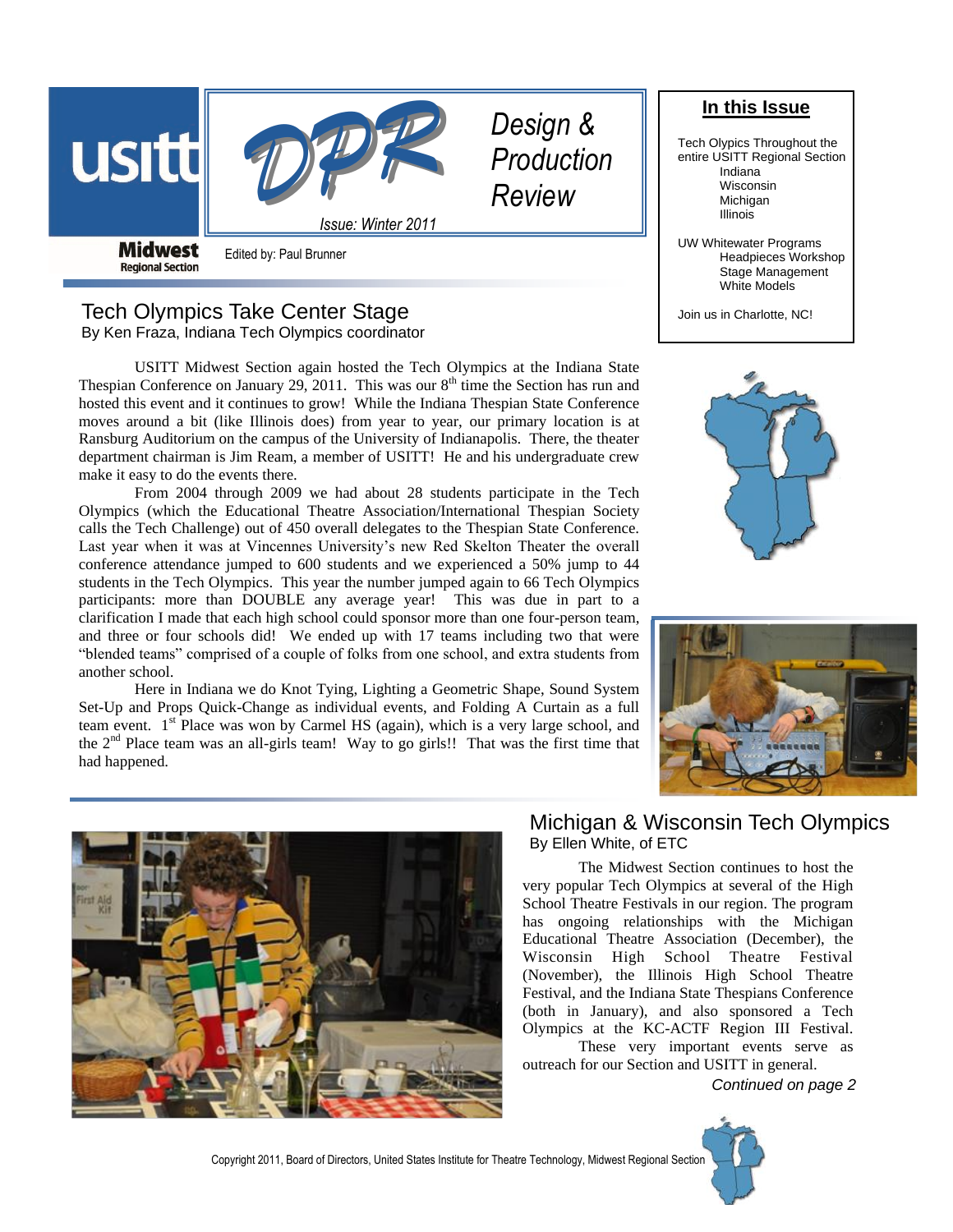### Design & Production Review Page 2

ETC and Indianapolis Stage Sales & Rentals were our primary vendors who supported us with a plethora of prizes to give the students as prizes in various categories, plus our 30 USITT Midwest Section t-shirts. Ellen White again brought a Source Four 26 degree as the 1<sup>st</sup> Place team prize and a Source Four PAR as the  $2<sup>nd</sup>$  Place team prize straight from the ETC factory. She also judged the Props Quick-Change event. From Indianapolis Stage we had Jim Hermsdorfer, Randy Riggs, Barb Hoffmann and Marilyn Surma who assisted with set-up, registration, and calculating the scores & winners.

Next year we'll be up at Huntington University southwest of Fort Wayne. My thanks to the Midwest Section for all of their support. It has become an educational and fun activity to watch and gets our name **USITT Midwest Section** out there. Best of all, I enjoy seeing these high school students from all across the state connecting with each other and discovering new friends who love doing technical theater like we do! I let them know that this is what it is like at our National Conference & Stage Expo.



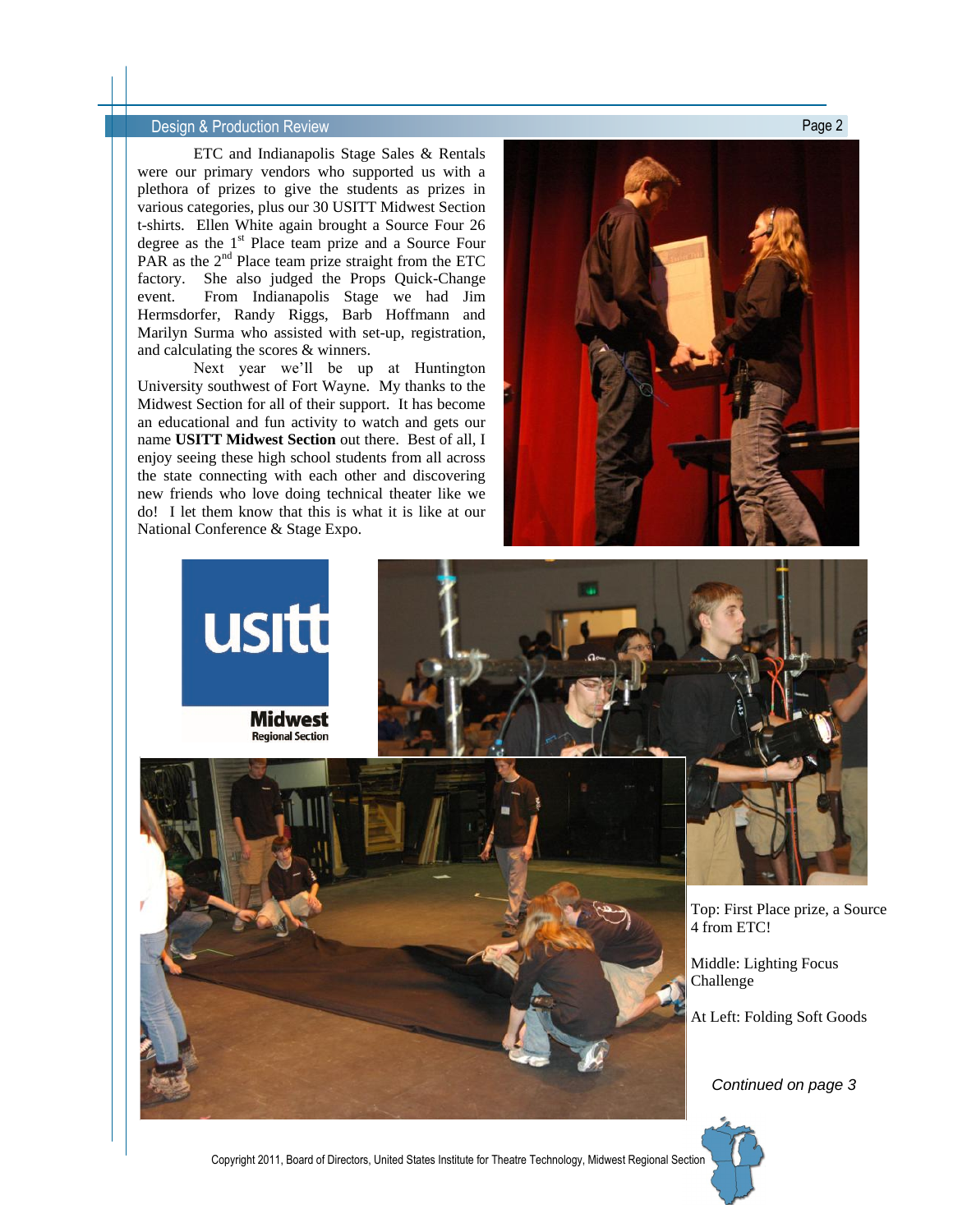#### **Design & Production Review Page 3 Design & Production Review**

This year's Wisconsin High School Theatre Festival was held in the Albee Hall gym on the campus of the University of Wisconsin-Oshkosh. .

Over fifty Wisconsin high school students competed in six events throughout the day, culminating with an awards ceremony later that evening in the Pickard Auditorium at Neenah High School. The event was cosponsored by USITT Midwest and ETC, with dealers from around Wisconsin sponsoring each individual event. Volunteer students from UW-Whitewater helped make the events run smoothly. The two morning sessions were for practice, where more often than not, the students were learning the event for the first time. What is always unique about this, and a pleasure to see, is that students who have participated the last few years are helping to instruct new team members sharing their knowledge and their tricks on

how to win. The actual competition took place during the afternoon.

Annual favorites such as *Knot Tying* (sponsored by Mainstage Theatrical of Milwaukee, WI), *Hang & Focus a Fixture* (sponsored by Designlab Chicago) as well as *Prop Shift* and *Sewing a Button* (both sponsored by ETC) maintain a consistency in the event. New events add a challenge and a learning opportunity. Milwaukee based Acme Corp returned for the second year with their *Rigging a Truss* event. Students who participated last year were gung-ho to give it a try again this year. For those who were new to the equipment, time was taken to instruct and practice. Totally new to the Wisconsin Olympics this year was a simple variation of the *Leg a Platform* event. With only a single platform available, participants would attach two legs on one side, reverse the platform and remove two legs on the other side, leaving the platform half legged ready for the next two participants.

The best times of each of the six events from every squad were recorded and tabulated for the Team Competition. The 2010 Champion was Dominican High School's "Black Team", with last year's Champion, Neenah High School, placing second. Third place went to Middleton High School.

> Photos from the Michigan Educational Theatre Association (META) Festival prove once again the growing enthusiasm for the event. On Friday afternoon December 3rd, 2010, two workshop sessions were dedicated to the Tech Olympics. This year's events were: Hang and Focus a Light, Prop Shift, Costume Change and Knot Tying.

> The Midwest Section also supports the Tech Olympics at the KCACTF Region 3 Festival each year. The event this year was well attended, now that the time slot was late afternoon and not middle of the night. Twenty-four teams of two competed in five events, with about 75 onlookers. As always, the judges for the events were most appreciated. Crystal Heckert

from the University of Wisconsin oversaw the Costume Change event. One of the more interesting happenings was Crystal's decision to add a penalty to the wardrobe event titled "roughing the model." The model, Danielle Buckel, appreciated the fact that the penalty was used only once during the three hours. Michigan Tech's Christopher Plummer and Kalen Larson judged the Sound and Leg a Platform events respectively. Christina Robinson from the University of Indianapolis kept a sharp eye on the Hang and Focus a Light event.

Jim Ream, Theatre Department Chair at University of Indianapolis, besides judging the Knot Tying event, did a great job as always coordinating the event. In reverse order, third place went to Bryan Thorne and Nathan Hunter from Michigan Tech University and in second Place was the team of Natalie Cappuccino and Emery Becker from Indiana State University. This year's first place team was Lacie Tate and Corey Boughton from the University of Michigan Flint. Congratulations to all who participated in this year's Tech Olympics.

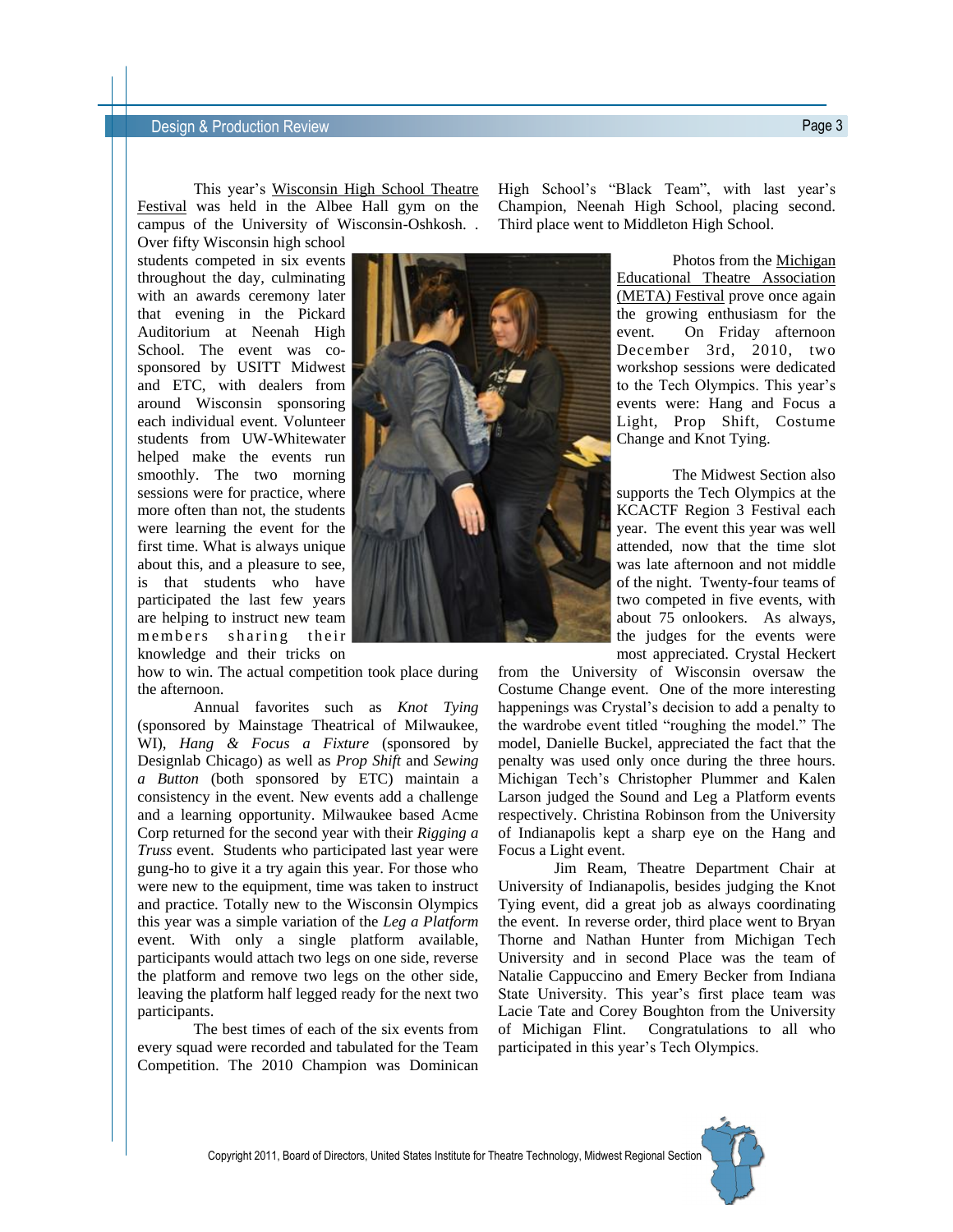#### **Design & Production Review Page 4 Page 4**

## Wire Frame Hats and Headpieces Workshop at UW Whitewater By: Kathleen Donnelly

At our most recent section program, Jeff Lieder from UW Milwaukee led a hands-on workshop on the construction of wire frame hats to an eager group of costume designers and craftspersons. The project for the day was to reconstruct the wire frame headpiece/tiara for the Sugar Plum Fairy. Jeff has worked on three productions of *The Nutcracker Ballet*, creating the tiaras and headpieces for the renowned designer Zach Brown.

The workshop started off with a talk about the styles of headpieces used in ballet with a wonderful display of actual headpieces to look at and try on. In addition to the actual headpieces, there was a collection of renderings and books that were the inspiration for the designs.

Then we set out to create the basic metallic covered frame of the headpiece used for the Sugar Plum Fairy. Patterns, paper or rayon covered wire, tie wire, ribbon, Tacky glue, scissors and pliers were all that we needed. In the course of two and half hours, we managed to make remarkable progress on our tiara. Using the paper pattern, wire and pliers we set out to create the basic framework of the crown. Once the flat pattern of the frame was finished, thin wire was used to create joints to hold the shape of the crown in place.

The tiara was then shaped into a curve to fit on the head, prior to adding the metallic ribbon. Using white glue to help adhere the ribbon, the ribbon was then wound around the frame to cover the wire and provide the basis for further embellishments.

Once the frame is covered, the finishing would occur: adding a horsehair braid edge to the entire base of the tiara, sewing combs to the headpiece to securely hold the tiara in place for the dancer, and of course adding rhinestone, crystal and glass beads and baubles to embellish the final product.

Once you learn the process, the estimated time to create the frame is two to three hours, however an additional 12 hours is needed to completely finish the tiara with all of its embellishments. This process can also be used to create other styles of hats and headpieces.







Top: Jess Gersz, University of Illinois, modeling Snow King headpiece. Middle: A Display of Tiaras and headpieces Bottom: 3 students from University of Illinois

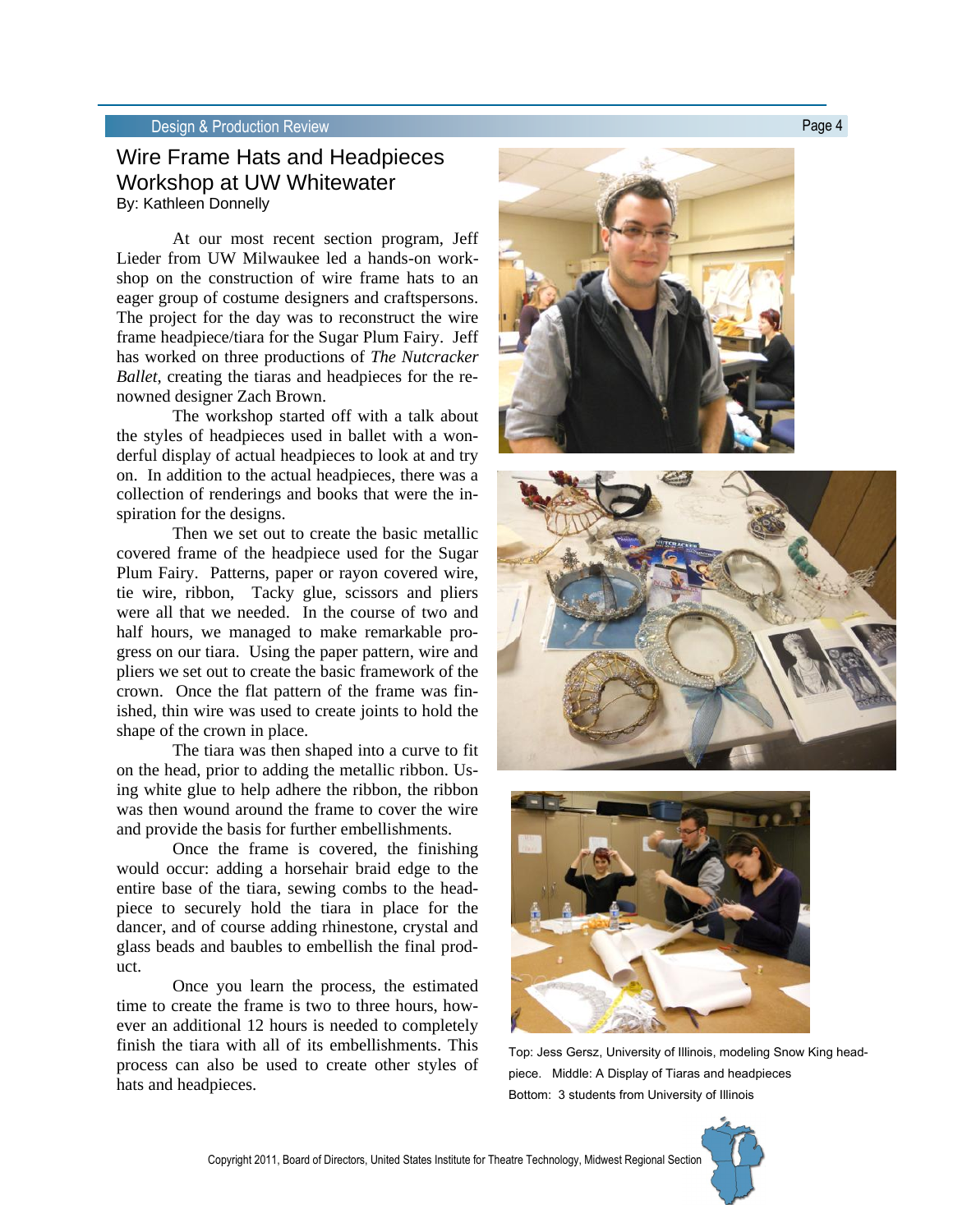### Design & Production Review **Page 5**

# Tech Olympics at the Illinois High School Theatre Festival

By: Steven Jacobs, of Chicago Spotlight, Inc.

The Tech Olympics at the Illinois High School Theatre Festival had the largest number of participants since it began nine years ago. A record 91 students from 17 high schools competed in these events: Wiring a plug, focusing a fixture, tying a knot, prop quick change, costume quick change, nicopress crimping, sound set-up and building a flat. Several new schools fielded teams this year which helped account for the larger turn out. Addison Trail High School from Addison Illinois, was the winning team with a total team time of 15 minutes, 37 seconds for the 8 events.

A follow-up letter with certificates for each participant were sent to each of the teams teacher sponsors to prompt them and/or their students to join the Section and to encourage them to nominate a student for the Founder's Award.

The Section would like to thank the MANY vendors, dealers, and the National for all of the swag they provided, but especially to ETC for once again providing fixtures to the first and second place teams.





Top: Wiring a plug

Middle: Build a flat!

At Left: The winning team from DePaul.

# 2011 **USITT Annual Conference** & Stage Expo

March 9 to 12



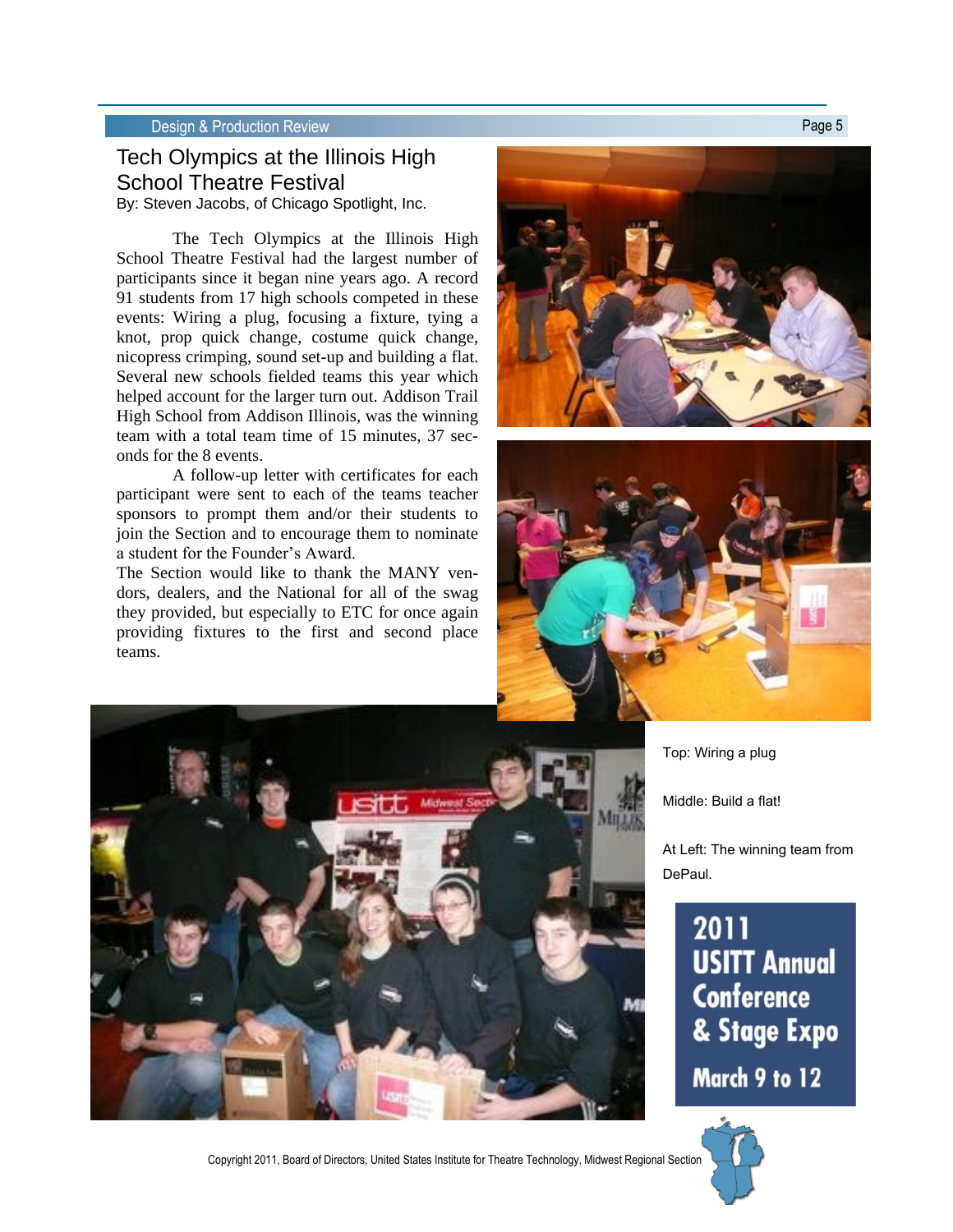### Design & Production Review **Page 6** and **Production Review** Page 6

White Models & Stage Management sessions at UW-Whitewater By: Mick Alderson, UW Oshkosh



Eric Appelton, Scenic Designer at the University of Wisconsin-

One of the afternoon sessions at the Midwest Section mid-winter event was a hands-on workshop on creating white models in a short amount of time. The session was presented by Eric Appleton, scenic designer at University of Wisconsin-Whitewater, which hosted the event.

Appleton began with a display of some of his own white models produced for shows at UWW. These ranged from simple to complex depending on the needs of the show. He discussed the use of white models as a communication tool to explore the three-dimensional relationships of scenic elements, and to convey concepts and intentions to director and the scene shop.

The goal of a white model is to provide for those needs without greatly adding to cost and work load, as can happen with more elaborate detailed colored models. To that end, Appleton explained

his own process. He touched on some of the materials commonly employed in creating models, such as foam core, bristol board, photocopied elevations and ground plans, rubber cement, and tacky glue.

The bulk of the session was spent with participants each working on a sample white modeling materials and drawings supplied by Appleton. While Eric typically prefers 1/2" scale models, participants

worked in 1/4" scale to keep the project manageable. Participants were guided through the process of creating the theatre space firm foam core and matt board, laminating ground plans to foamcore and elevations to bristol board, then cutting out and assembling the scenic pieces onto 3 dimensional parts.

As work progressed, Eric suggested several alternatives to each step, depending on the complexity of each piece and the detail desired. He suggested working in an orderly manner, e.g. front to back, to avoid having an installed piece interfere with placing another, and dividing the model into sub assemblies that can be created outside the model space, then inserted into place. He also suggested working on several parts at a time, building one piece while the glue on another sets, to make efficient use of time.

There were a variety of skill levels present, as participants ranged from freshmen to grad student to working designer. There is always value in seeing how another person tackles a familiar task. As each progressed, Appleton commented on and made suggestions about



process and technique. Participants also contributed their own ideas and experiences. All in all, each came away with added insight into the oversell process of creating this important design and communication tool.

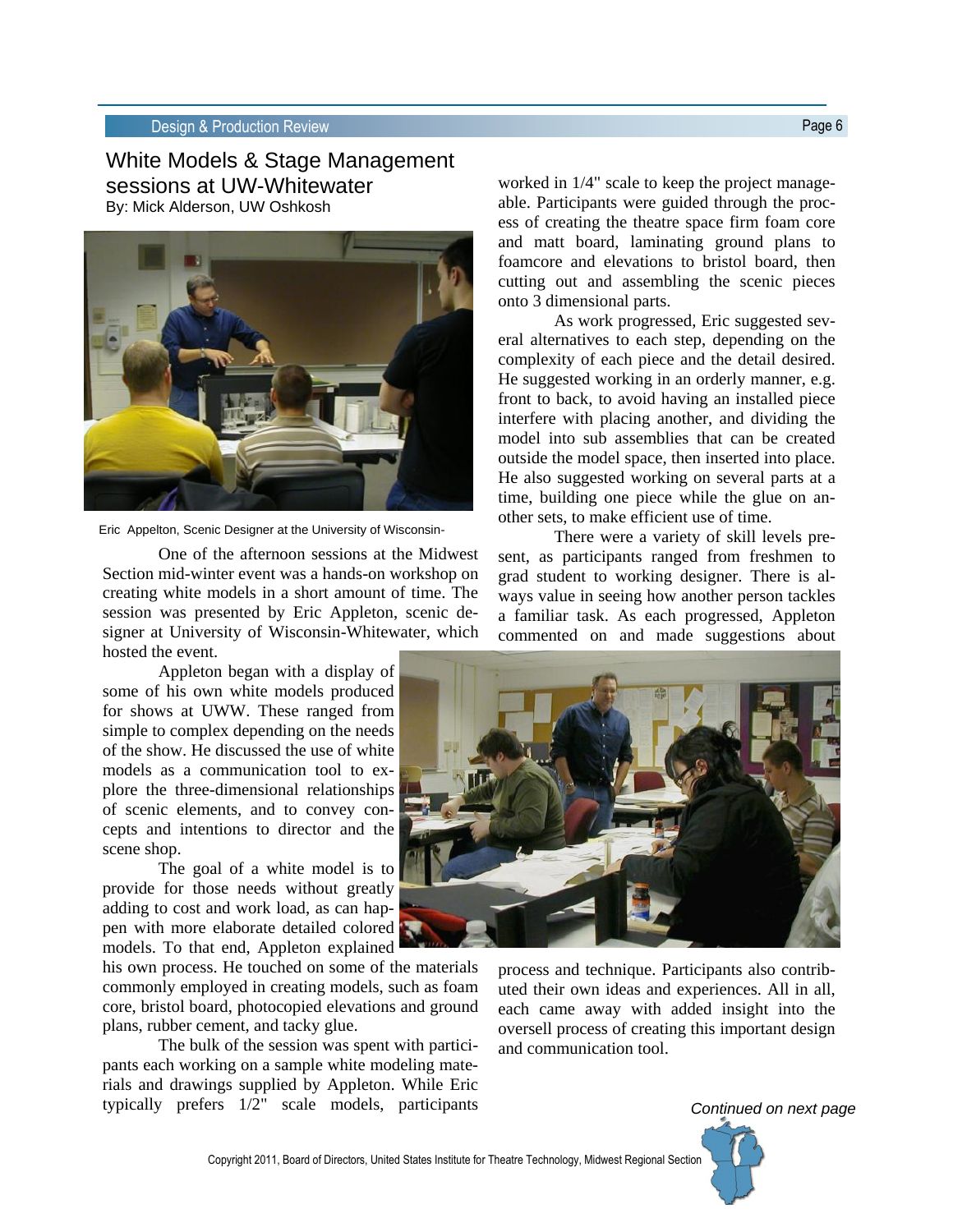### Design & Production Review **Page 7** and the page 7 and the page 7 and the page 7 and the page 7

### Stage Management session continued from previous page

One of the morning sessions at UW-Whitewater was a round-table discussion on Best Practices for Stage Management. The session was lead by Stephen Chene, Technical Director for UWW, and Laura Wendt, an AEA Stage Manager at Milwaukee Repertory Theatre and an alumna of the BFA program in Stage Management at UW-Whitewater.

Stephen Chene opened by discussing some of the procedures taught to student stage managers. For example, Chene strongly suggested each theatre create a "Stage Manager Handbook" containing guideline, procedures, checklists, and forms specific to that theatre's process. We discussed how each producing organization develops its own culture and systems that works for it, and a new Stage Manager must adapt their own working methods to match very quickly to be efficient. A theatre handbook can be extremely useful for the newcomer. At UWW, stage management students are tasked with creating and updating the Handbook. This makes the Handbook a teaching tool and a work in progress, and helps each student to develop their own personal methods.

As part of the roundtable discussion, participants were invited to describe their own experience with stage management at the various institutions, from the intense multi-production professional environment at Milwaukee Rep, to small staff academic programs. Emphasized throughout was the need for stage managers to be organized, prepared, and good at "people-skills". The Stage Manager must keep track of everything and facilitate communications in all directions. They are also the one person who must always keep their cool. Things are going to happen, and the Stage Manager must never "loose it" if they are to keep a show on track.

Laura Wendt particularly emphasized how important a calm demeanor and people skills are to the stage manager. An SM needs to "guide" people rather than "drive" them, strongly suggest rather than commanding. Laura often prefers to state things as pointed questions; it's all a matter of semantics. Above all, the Stage Manager must be professional and think ahead, with plans and contingen-



cies in place to deal with the inevitable issues that arise.

Discussion then turned to technology. We discussed traditional methods like the common call board and sign-in sheet, but we also discussed electronic tools, such as email, which has become the standard means of transmitting information. For instance, and SM must provide nightly rehearsal reports to all concerned, and email makes this much easier. Yet they must be timely to be useful. We discussed whether to put the rehearsal report in the body of the email or add as attachment. A strong consensus was that the report should be in the body of the message. This makes instant access much easier and an immediate reply more practical. Many SMs like to use a word processor document as a template, but a simple copy-paste can insert the contents